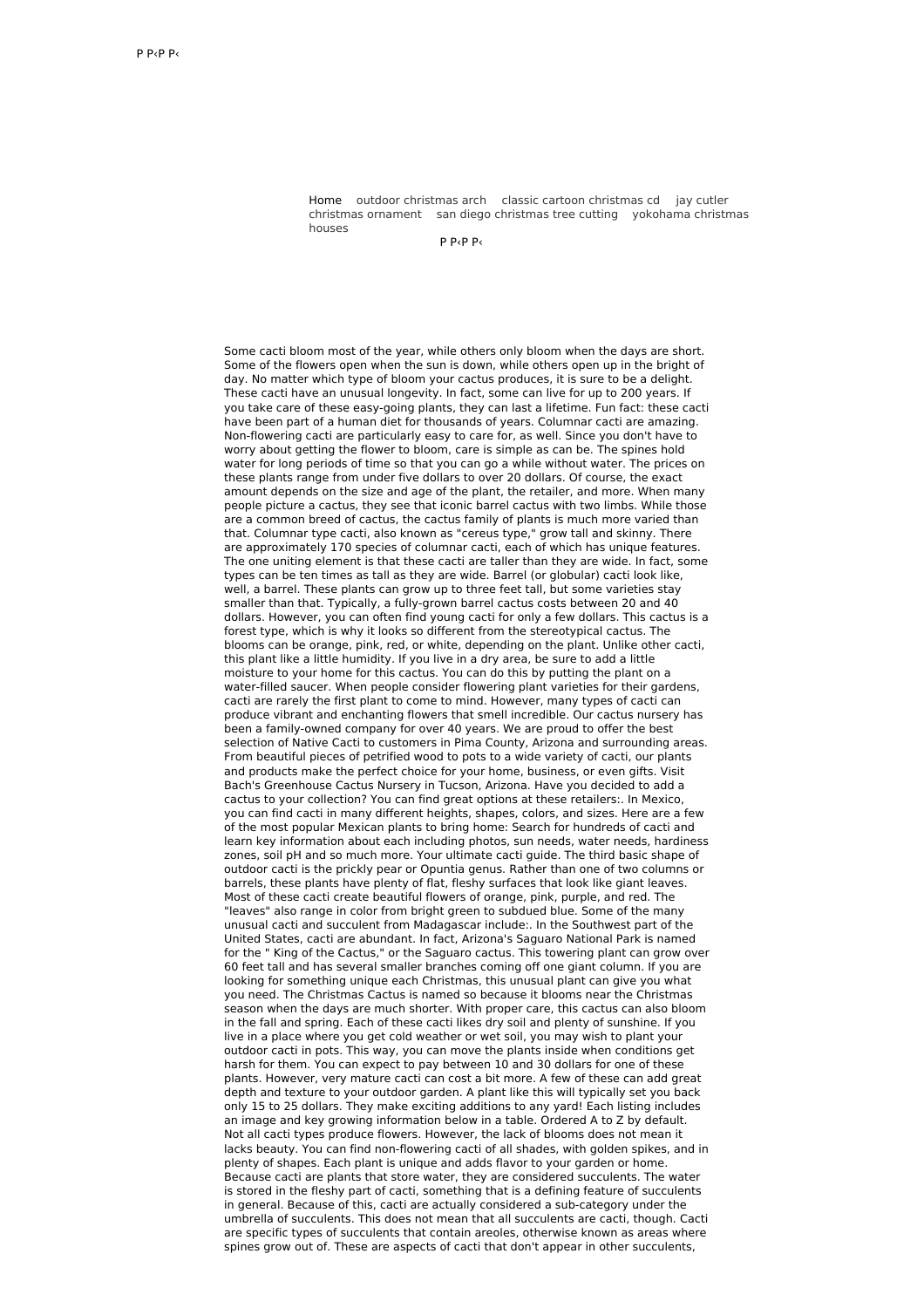making them unique in this way. Do you think that cacti are only for boring, dry yards? Think again. These trendy plants make great additions to any yard. Not only do they add a fresh, unique look, but they are also easy to care for. Angiosperms is another way of referring to flowering plants, a category that cacti are a part of. The Cactaceae family is included under the category of angiosperms, putting cacti under this category as well. The plant itself costs between five and 15 dollars. You can buy it already potted from 35 dollars and up. It is best to buy a Christmas Cactus that already has flowers. Mexico is home to some of the most recognizable cacti in the world. In fact, the cactus has become integral to Mexican society and cuisine. The Organ Pipe cactus produces a sweet fruit that local wildlife relies on. Meanwhile, the local prickly pear varieties make a refreshing ingredient for any Mexican dish. Cacti are considered plants due to their status as succulents, a sub-category of plants. Just as they differ in size, the American plants have a wide range of prices. Certain onegallon plants can cost less than ten dollars while other ten-gallon cacti can set you back 70 dollars. It depends on how much you're willing to spend and how large you want the plant to be when you get it. As with indoor cacti, you have few limits when it comes to outdoor cactus types. These types can be grouped into the different shapes in which they come. For a genuinely alluring landscape, you can combine each of these styles. Search for hundreds of cacti and learn key information about each including photos, sun needs, water needs, hardiness zones, soil pH and so much more. Your ultimate cacti guide. No, they are not. This is because angiosperms are often considered dicots, flowering plants that have two seed leaves. 80 Most Popular Types of Flowers (Photos and Details). In Mexico, you can find cacti in many different heights, shapes, colors, and sizes. Here are a few of the most popular Mexican plants to bring home: Columnar type cacti, also known as "cereus type," grow tall and skinny. There are approximately 170 species of columnar cacti, each of which has unique features. The one uniting element is that these cacti are taller than they are wide. In fact, some types can be ten times as tall as they are wide. Barrel (or globular) cacti look like, well, a barrel. These plants can grow up to three feet tall, but some varieties stay smaller than that. Typically, a fully-grown barrel cactus costs between 20 and 40 dollars. However, you can often find young cacti for only a few dollars. These cacti have an unusual longevity. In fact, some can live for up to 200 years. If you take care of these easy-going plants, they can last a lifetime. Fun fact: these cacti have been part of a human diet for thousands of years. Columnar cacti are amazing. While many people associate cacti with the American southwest, these plants grow all over the world. If you are hoping to create a garden inspired by a certain part of the world, check out the types of cacti that come from around the world. There are plenty of sizes of prickly pear cacti. Some smaller species can grow to less than a foot in height, while others can top seven feet. Adding these unique plants to your garden can complement your columnar and barrel cacti. 8602 N Thornydale Rd, Tucson, AZ 85742 Phone: 520-744-3333. More than 11 acres of cacti We have beautiful green houses to look through and enjoy We offer wholesale and retail. There are many desert cacti that make great houseplants. In fact, there are hundreds of individual species. You can choose an indoor desert plant by deciding on the look you like if you want it to flower and its origins. The size and price of a flowering cactus depend on the size, maturity, and breed of the plant. You can get a pack of the cacti in the picture above for just 15 dollars. As you may be able to guess from the name, the Easter Cactus is a cousin to the Christmas Cactus. This beautiful houseplant is also a forest type. However, this kind of plant is native to drier forests than its Christmas cousin. The blooms on the Easter Cactus can be red, white, peach, orange, and even lavender. Most cacti are not considered flowers, but certain species are known to have flowers growing out from them. For example, types of cacti such as the Echinopsis end up producing flowers that are quite beautiful, leading many to believe that cacti themselves are flowers. However, because cacti only are host to flowers, they are still considered plants. There are also a lot of cacti that don't have any flowers, only growing spines, making this a problematic term to apply in a general sense. It's worth noting, though, that cacti are often considered flowering plants, a term that is different than flowers themselves. There are other types, such as prickly pear cacti, that refer to a family of cacti rather than an individual plant. But for the purposes of this list it makes sense to list individual plants and cacti species. Friendly and knowledgeable staff Family-owned, which means personalized customer service. When people consider flowering plant varieties for their gardens, cacti are rarely the first plant to come to mind. However, many types of cacti can produce vibrant and enchanting flowers that smell incredible. No, but they have many aspects that mimic trees. Though there are some cacti that heavily resemble certain types of trees such as the Pereskia genus, cacti are not often considered to be trees. Many of the types of cacti that closely resemble trees are only referred to as treelike. The features that are often confused with defining them as trees are their leaves, bark and potential to grow into treelike shapes. However, to assume that a cacti is a tree because it looks like one is incorrect. Cacti are still considered part of the Cactaceae and are not considered trees by scientists. Special Characteristics: Container, Tolerates Drought, Easy to grow. As with indoor cacti, you have few limits when it comes to outdoor cactus types. These types can be grouped into the different shapes in which they come. For a genuinely alluring landscape, you can combine each of these styles. Pinterest is no longer supported on this browser (IEMobile 9) Please download a modern browser:. Whether you choose a Mexican cactus for style or sustenance, it is sure to impress. These plants enjoy dry, hot temperatures. That's why it's essential to plant any outdoor Mexican cacti in pots. You will want to bring them in if your temperatures fall too low. There are plenty of sizes of prickly pear cacti. Some smaller species can grow to less than a foot in height, while others can top seven feet. Adding these unique plants to your garden can complement your columnar and barrel cacti. You can expect to pay between 10 and 30 dollars for one of these plants. However, very mature cacti can cost a bit more. A few of these can add great depth and texture to your outdoor garden..